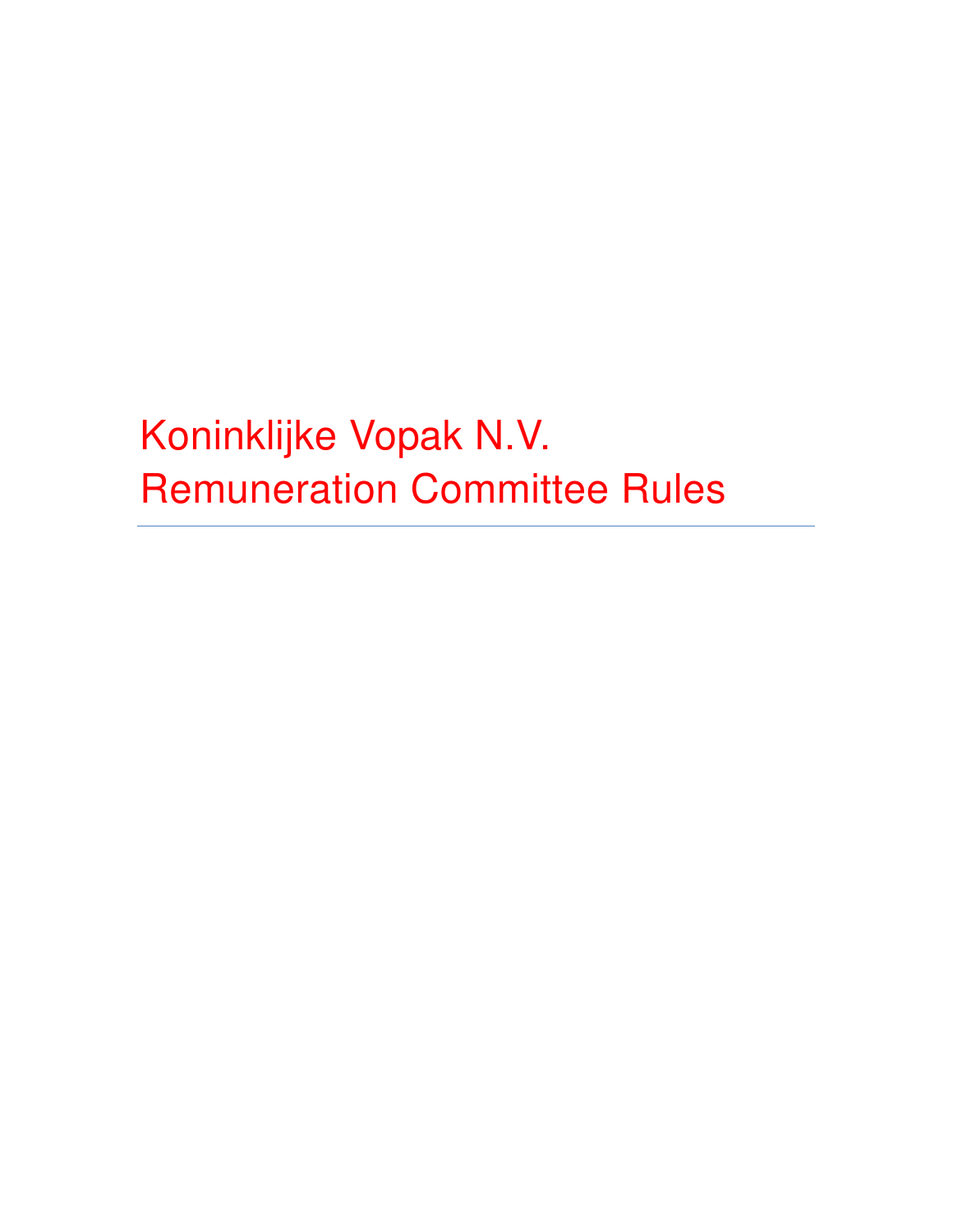## **RULES GOVERNING THE KONINKLIJKE VOPAK N.V. REMUNERATION COMMITTEE**

These Rules were adopted on the basis of article 7.2 of the Supervisory Board Rules and are effective as of 17 August 2017. All capitalized terms shall have the meaning assigned to them in article 2 of the Supervisory Board Rules.

#### **1 RESPONSIBILITIES**

- **1.1** Notwithstanding article 7.1 of the Supervisory Board Rules, the Remuneration Committee shall advise the Supervisory Board in relation to its responsibilities and shall prepare resolutions of the Supervisory Board and the General Meeting in relation thereto.
- **1.2** The responsibilities of the Remuneration Committee shall include:
	- (a) analyzing general developments relating to the remuneration of managing directors, including the developments in the Code and the recommendations and 'best practice' provisions stated therein and translating these developments into the Company's remuneration policy;
	- (b) developing the remuneration policy for the Executive Board, this policy to include in all cases: (i) the plans for variable remuneration (short and long term) including the associated financial and non-financial criteria and targets for the planning year in question, (ii) the pension scheme; (iii) the employment contract provisions;
	- (c) preparing a proposal for and after its approval recording the remuneration of individual members of the Executive Board, which proposal will in any event include: (i) the amount of the fixed annual salary and (ii) the amount of the shortterm variable remuneration, and any conditional and/or unconditional long-term variable remuneration; (iii)the details of the individual pension scheme for the pension year in question (iv) any individual employment contract provisions for joining and leaving the Company (including severance pay) (v) other remuneration emoluments;
	- (d) each year, preparing a remuneration report that includes a list of the subjects discussed and findings of the meetings and the way the remuneration policy was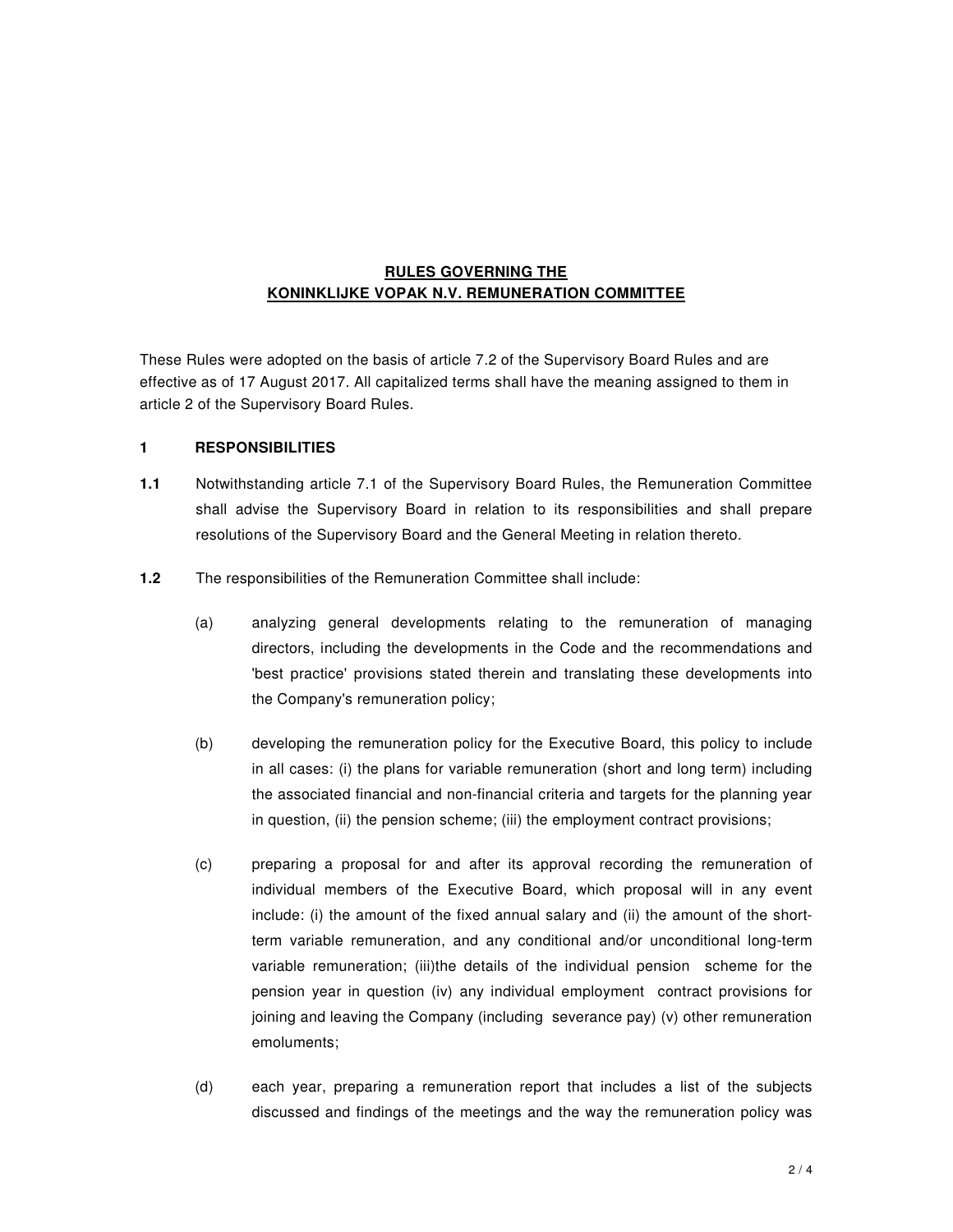implemented in the most recent financial year. The remuneration report will be published in the Management Report and on the Company's website as referred to in article 1.6 of the Supervisory Board Rules;

- (e) each year, preparing the remuneration policy that sets out Supervisory Board's policy for the forthcoming financial year and subsequent years. The outline contains at least the information set out in 3.1.2 of the Code. The Supervisory Board's remuneration policy will be set out on the Company's website as referred to in Article 1.6 of the Supervisory Board Rules;
- (f) every two years, developing a proposal for the remuneration of the Chairman and members of the Supervisory Board and its various subcommittees.

# **2 COMPOSITION, EXPERTISE AND INDEPENDENCE OF THE REMUNERATION COMMITTEE**

- **2.1** The Remuneration Committee shall consist of no more than 3 members.
- **2.2** Without prejudice to article 4.3 of the Supervisory Board Rules, the following requirements must be observed in composing the Remuneration Committee:
	- (a) the majority of its members must be independent within the meaning of article 4.3 under (d) of the Supervisory Board Rules;
	- (b) neither the Chairman, nor any of the (former) members of the Executive Board, may (simultaneously) be the chairman of the Remuneration Committee.
- **2.3** The Remuneration Committee is assisted in its work by the secretary of the Remuneration Committee (the Company's Global Compensation Manager) and the Global Director Human Resources. They assist the committee in the preparing and developing the various proposals. At the request of the Remuneration Committee, the Chairman will be invited to give his views on these subjects. If the Remuneration Committee utilizes the services of a remuneration advisor for its work then it will make sure that the advisor in question does not advise the Company's managing directors.

## **3 CHAIRMAN**

With due observance of the provisions of article 2 of these Rules, the Supervisory Board shall appoint one of the members of the Remuneration Committee as chairman. The chairman shall be primarily responsible for the proper functioning of the Remuneration Committee. He shall act as the